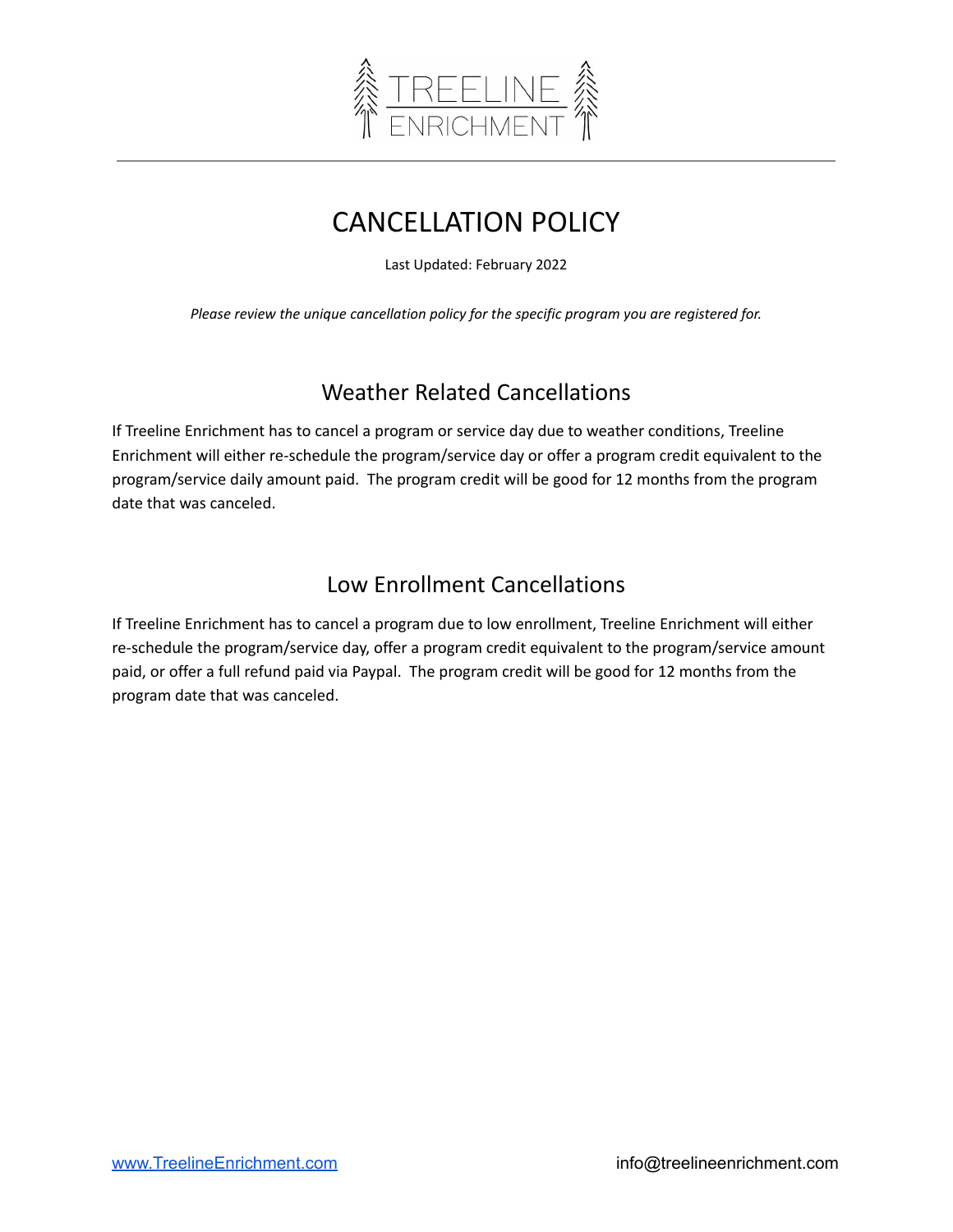

### **FULL** Year Programs: Going Wild, Little Wild Ones & Tiny Ones Playgroup

- A **non-refundable deposit** is required upon registration
- The remaining balance will be divided into 7 equal payments, due October 5, November 5, December 5, January 5, February 5, March 5, and April 5.
- **All payments are non-refundable.**
- Payments not received by the 9th day of the month will result in removal from the program on the 10th. At this point, the child's spot will be forfeit and registration will be opened to the next child on the waitlist or to the public.

### FULL YEAR PROGRAMS CANCELLATION FLOW MAP:

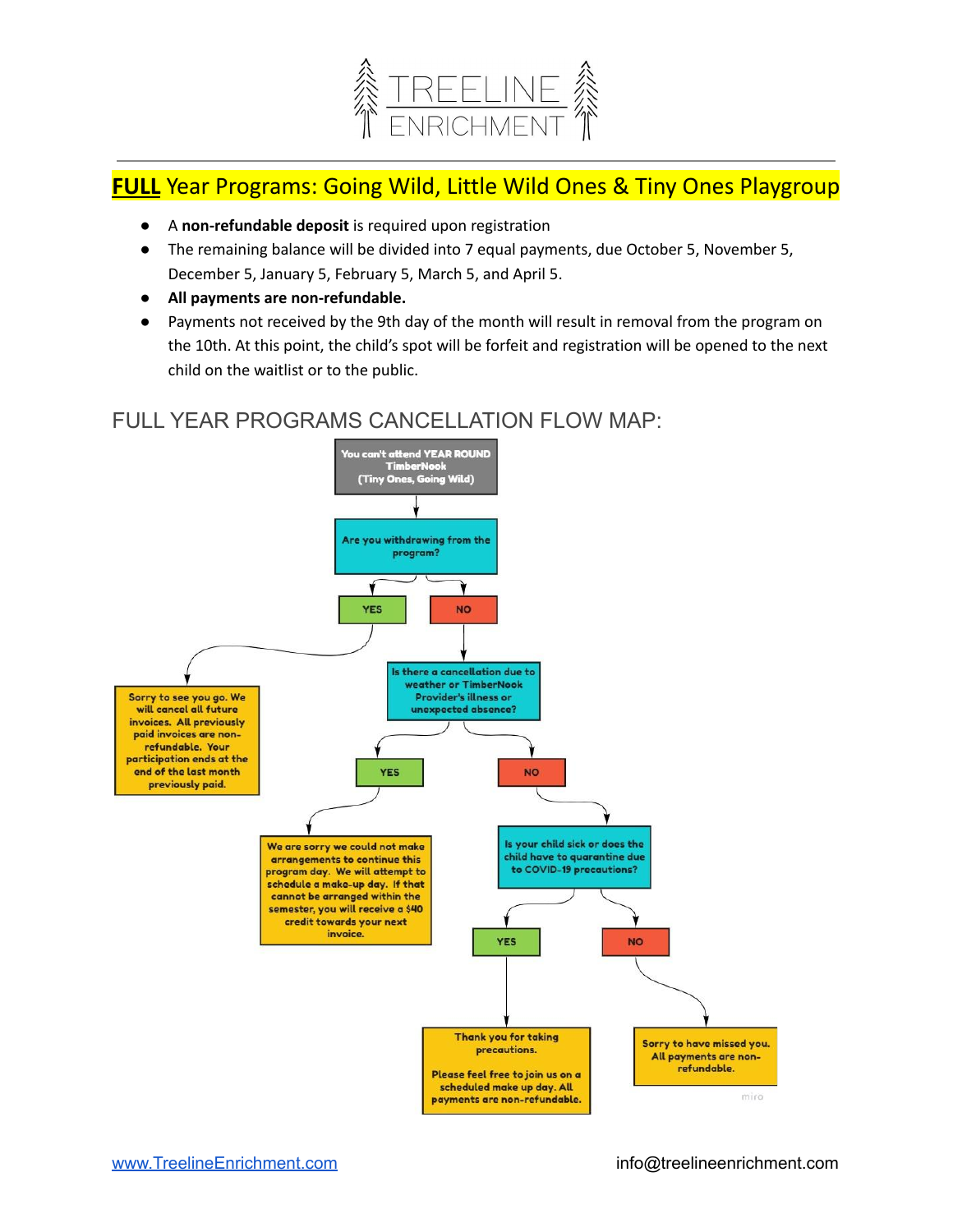

# SINGLE-DAY Programs: Storybook Saturday, Night Program, Saturday Tiny Ones Playgroup, Eco-Stories Programs

- Full **payment** is required upon registration
- **All registration payments are non-refundable**.
- **● No refunds or program credits will be issued.**
- *If* your plans have changed for any reason (schedule, illness, interest), you *may* transfer your registration to a friend. You are responsible for any and all financial transactions. You are responsible for notifying Treeline Enrichment of the change. Your friend is required to fill out the waiver form in advance for the program.

#### Two Examples:

- 1. Megan is registered for a Storybook Saturday event but she woke up with a fever the day of the event.
	- a. Megan's mom asks a friend if they want to attend in her place.
	- b. Megan's friend Carson agrees to attend in Megan's place. Carson's mom pays Megan's mom directly for the registration cost.
	- c. Megan's mom notifies Treeline Enrichment ASAP with Carson's mom's email address and sends all email communication and welcome packet information to Carson's mom.
	- d. Carson's mom fills out the waiver form BEFORE she arrives at the Treeline woods for the program.
- 2. James is registered for a Saturday playgroup. Their plans have changed and they will now be out of town. They tried to offer their spot to a friend, but that did not work out. James' family is **not eligible for a refund or a program credit**. James' family notifies Treeline Enrichment they will unfortunately not be able to attend the program day.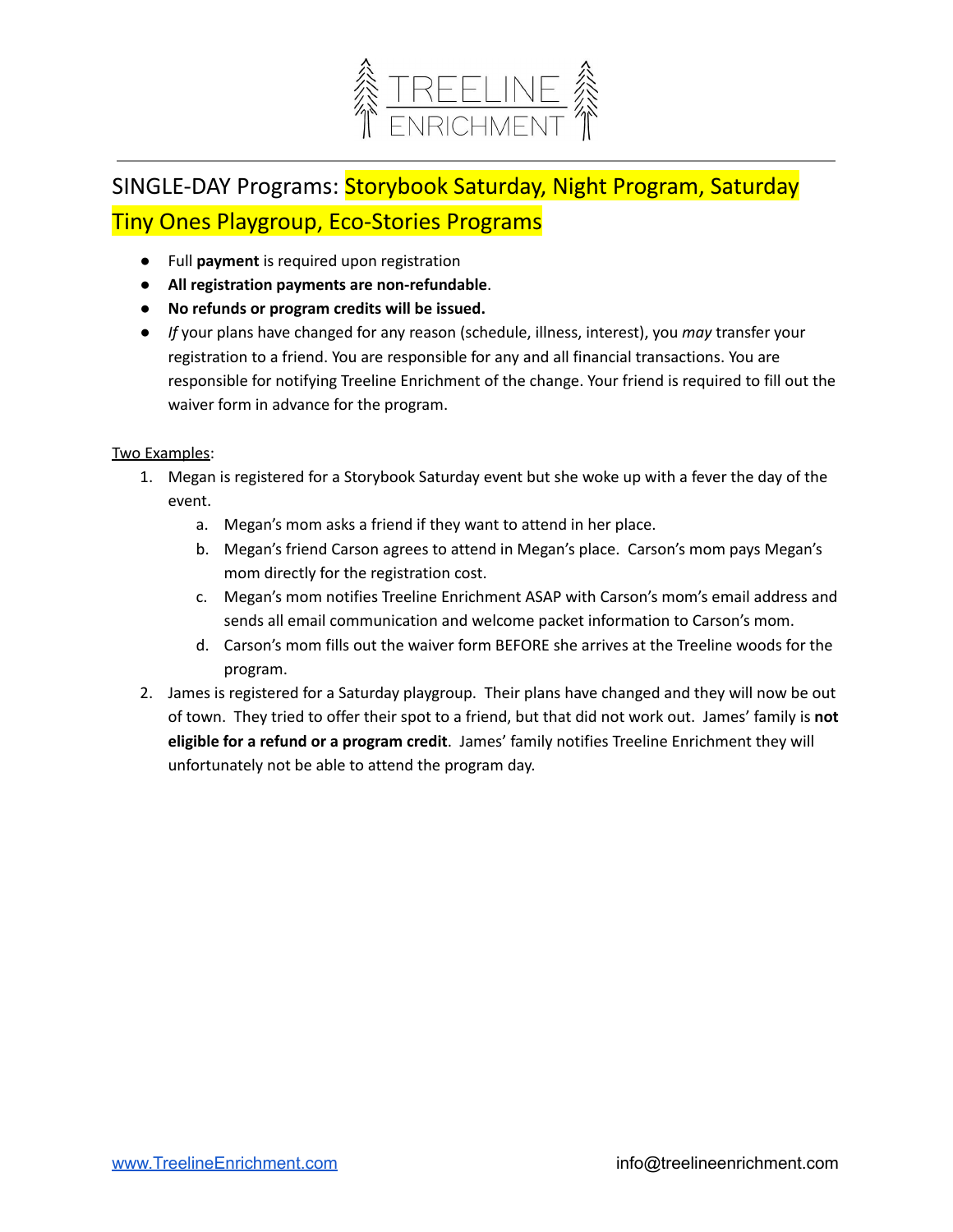

## SINGLE DAY PROGRAMS CANCELLATION FLOW MAP:

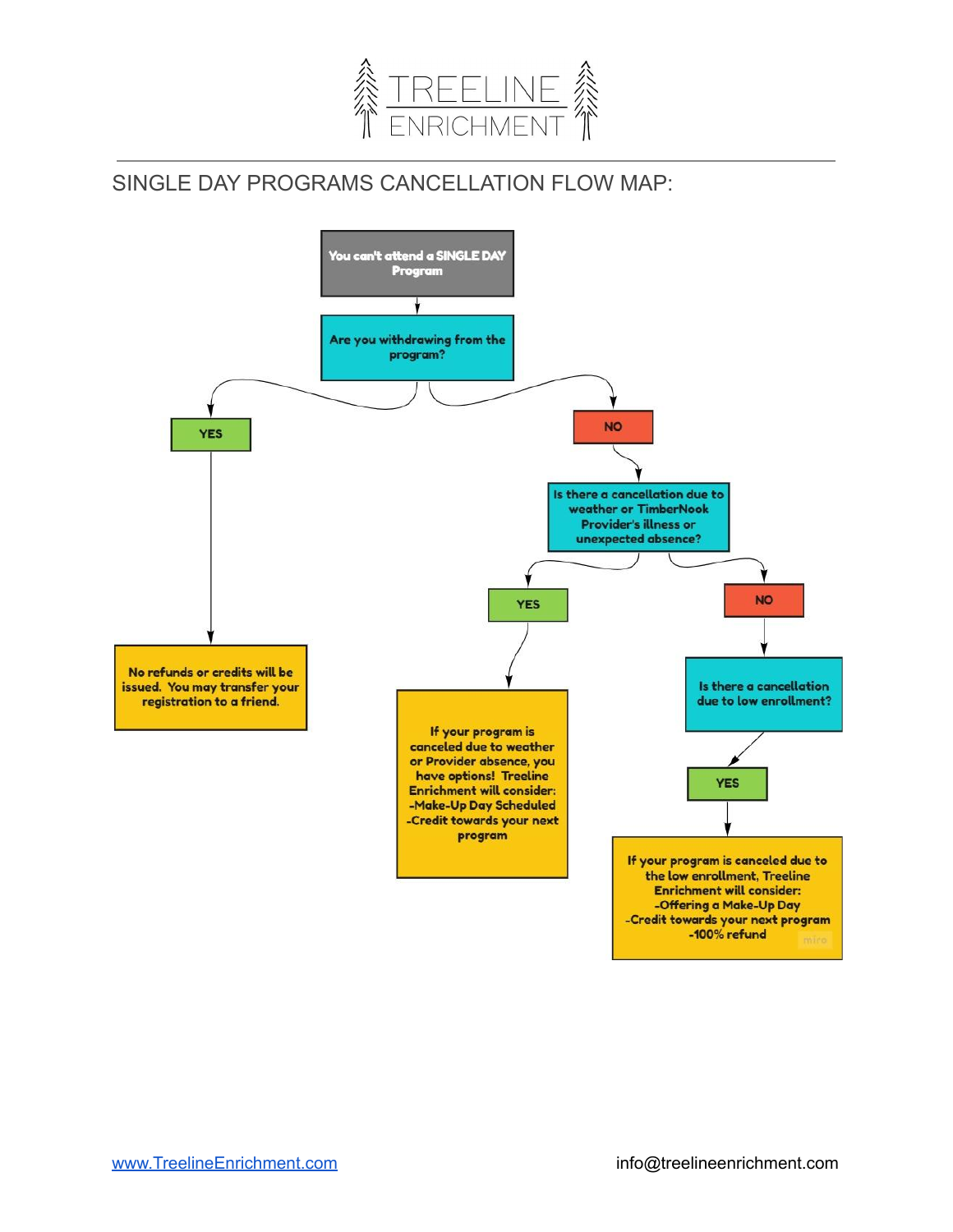

# ENRICHMENT WEEK Programs: Summer Weeks, Holiday Break Multi-Day Events (2-5 days in a row)

- Full **payment** is required upon registration
- **All registration payments within 3 weeks of the program start date are non-refundable**.
- Cancellation requests made over 3 weeks in advance of the program start date are eligible for a **50% refund or a 75% program credit** that expires 12 months from the program start date.
- You can **transfer** your program registration to a friend at any time. You are responsible for any and all financial transactions. You are responsible for notifying Treeline Enrichment of the change. Your friend is required to fill out the waiver form in advance of the program.

#### Three Examples:

- 1. Charlotte is registered for a 4-day Summer Enrichment week that starts in 2 months. Charlotte got accepted into a dance intensive and needs to cancel her Treeline Enrichment registration. Her mom notifies Treeline Enrichment 2 months in advance of the program start date. Charlotte's mom can choose if she wants a 50% refund or a 75% program credit to use within 12 months.
- 2. Jacob is registered for a 2-day Thanksgiving Break program. Last-minute, his family has decided they are now going out of town for the week. Jacob's mom notified Treeline Enrichment that they need to cancel his program registration only 1 week in advance of the program. Jacob's family is **not eligible** for a 50% refund or 75% program credit. They can offer their spot to a friend.
- 3. Annie is registered for a 3-day Spring Break program. She gets sick 2 days before the program and her Doctor recommends she stays home. Annie's family is **not eligible** for a refund or credit but she can offer her spot to a friend.
	- a. Annie's mom asks a friend if they want to attend.
	- b. Annie's friend Julie can attend in Annie's place. Julie's mom pays Annie's mom directly for the registration cost.
	- c. Annie's mom notifies Treeline Enrichment ASAP and shares all email communication and welcome packet information with Julie's mom.
	- d. Julie's mom fills out the waiver form BEFORE she arrives at the Treeline woods for the program.